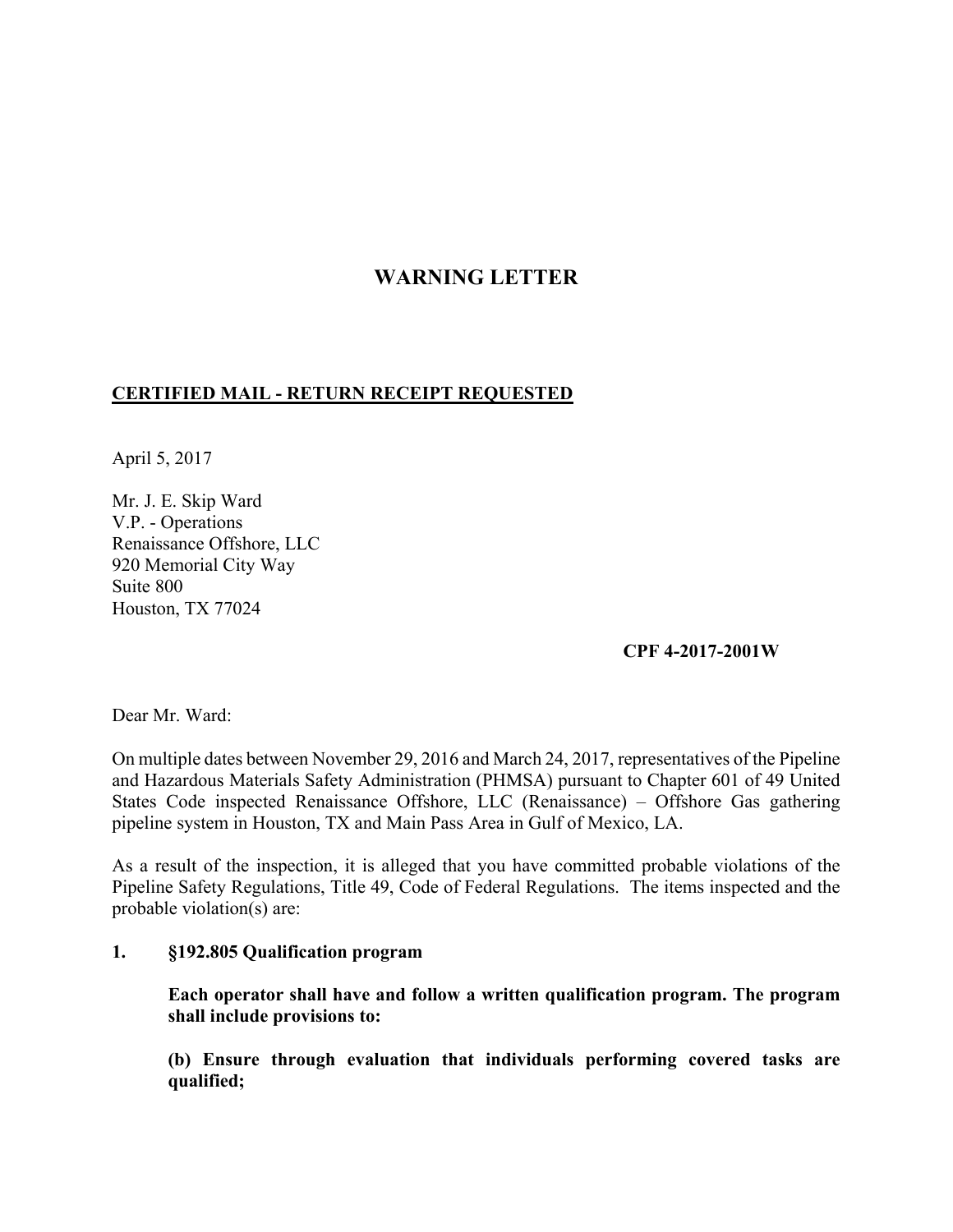Renaissance failed to ensure thorough evaluation that an employee was qualified to perform covered tasks; specifically task 12.0: Inspect Internal Pipe Surface.

On June 19, 2015, a contractor employee working for Renaissance, conducted the internal inspection on a cut section of exposed pipe that was removed from a riser at Main Pass 72 platform. The internal condition of said pipe was noted to be in "good" condition and documented on "Form 20.5: Exposed Pipe Inspection". The PHMSA inspector reviewed the qualification record for this individual, and found he was not qualified to perform this covered task.

At the time of the inspection, Renaissance failed to provide documentation indicating the employee was qualified to perform this covered task. If covered task 12.0 is performed by a non-qualified individual, according to Renaissance Operator Qualification Program Section 11: Reevaluation Interval Spreadsheet, a qualified individual can monitor three non-qualified personnel.

According to Form 20.5 provided by Renaissance, a qualified employee was not present to observe or direct this individual at the work site.

#### **2. §191.22 National Registry of Pipeline and LNG operators**

**(c) Changes. Each operator of a gas pipeline, gas pipeline facility, LNG plant or LNG facility must notify PHMSA electronically through the National Registry of Pipeline and LNG Operators at http:// opsweb.phmsa.dot.gov of certain events.**

**(2) An operator must notify PHMSA of any of the following events not later than 60 days after the event occurs:** 

### **(iii) A change in the entity (e.g., company, municipality) responsible for an existing pipeline, pipeline segment, pipeline facility, or LNG facility;**

Renaissance acquired Segment 15172 from Talos Energy, LLC on May 1, 2015. Renaissance failed to notify PHMSA of this asset acquisition until November 9, 2015. As a result, Renaissance exceeded this notification requirement by 132 days.

Under 49 United States Code, § 60122, you are subject to a civil penalty not to exceed \$205,638 per violation per day the violation persists up to a maximum of \$2,056,380 for a related series of violations. For violation occurring between January 4, 2012 to August 1, 2016, the maximum penalty may not exceed \$200,000 per violation per day, with a maximum penalty not to exceed